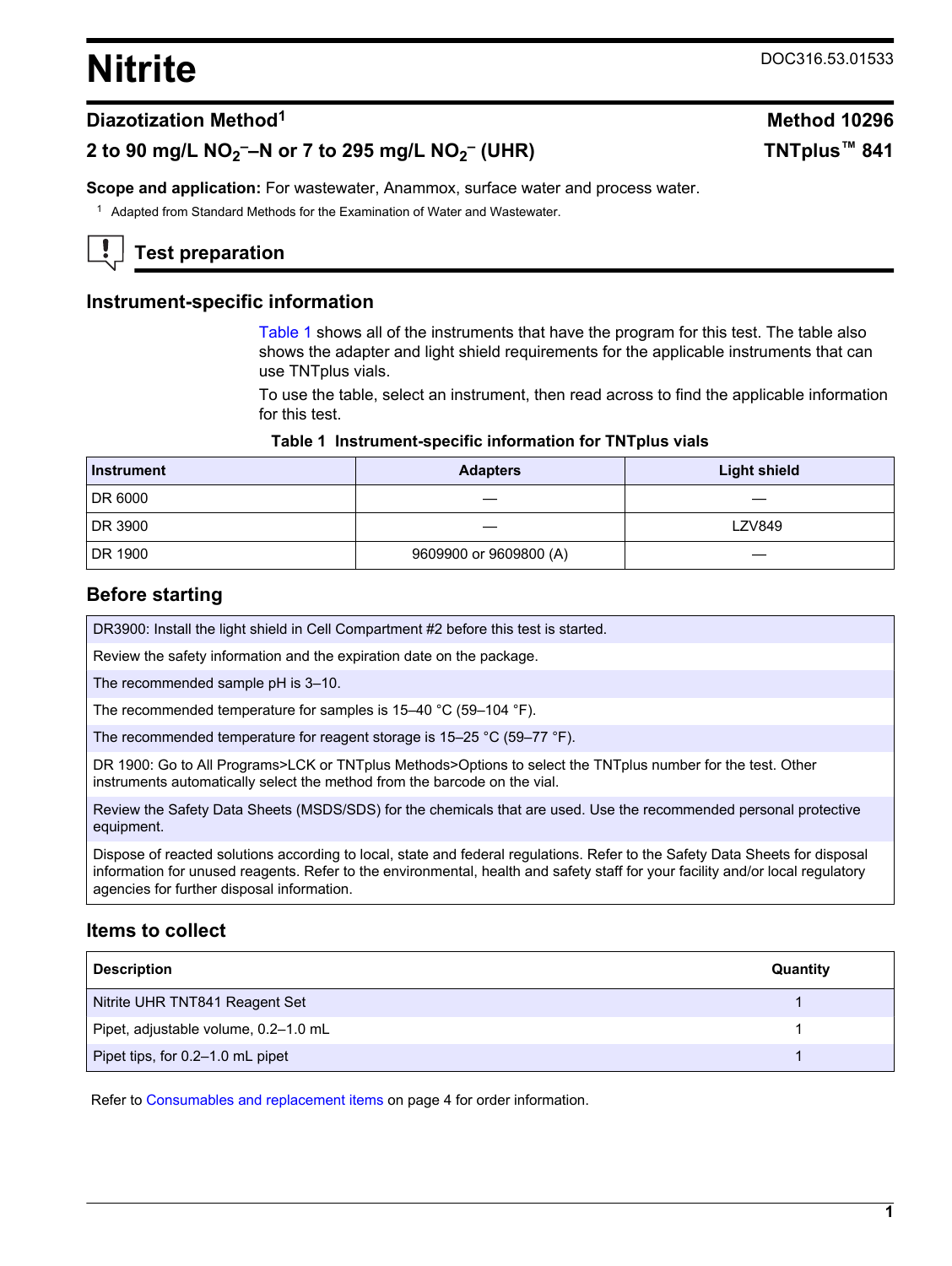## **Sample collection and storage**

- Collect samples in clean glass or plastic bottles.
- To preserve samples for later analysis, keep the samples at or below 6  $^{\circ}$ C (43  $^{\circ}$ F) for up to 48 hours.
- Let the sample temperature increase to room temperature before analysis.

## **Test procedure**



**1.** Carefully remove the lid from the DosiCap™ Zip cap. Remove the cap from the test vial.



**2.** Use a pipet to add 0.2 mL of sample to the test vial. Immediately continue to the next step.



**3.** Turn the DosiCap Zip over so that the reagent side goes on the test vial. Tighten the cap on the vial.



**4.** Shake the vial 2–3 times to dissolve the reagent in the cap.

Look through the open end of the DosiCap to make sure that the reagent has dissolved.



**5.** Start the reaction time of 15 minutes.



**6.** When the timer expires, clean the vial.





**8.** Insert the vial into the cell holder. DR 1900 only: Push **READ**. Results show in mg/L  $NO<sub>2</sub>$ -N.

## **Reagent blank correction**

For the best results, measure the reagent blank value for each new lot of reagent. Replace the sample with deionized water in the test procedure to determine the reagent blank value. Subtract the reagent blank value from the sample results automatically with the reagent blank adjust option. Measure the reagent blank value when a new lot of reagent is used.

program 841. Refer to [Before starting](#page-0-0) on page 1.

- **1.** Use deionized water as the sample in the test procedure to measure the reagent blank value.
- **2.** Set the reagent blank function to on. The measured reagent blank value is shown.
- **3.** Accept the blank value. The reagent blank value is then subtracted from all results until the reagent blank function is set to off or a different method is selected. *Note: As an alternative, record or enter the reagent blank value at a different time. Push the highlighted reagent blank box and use the keypad to enter the value.*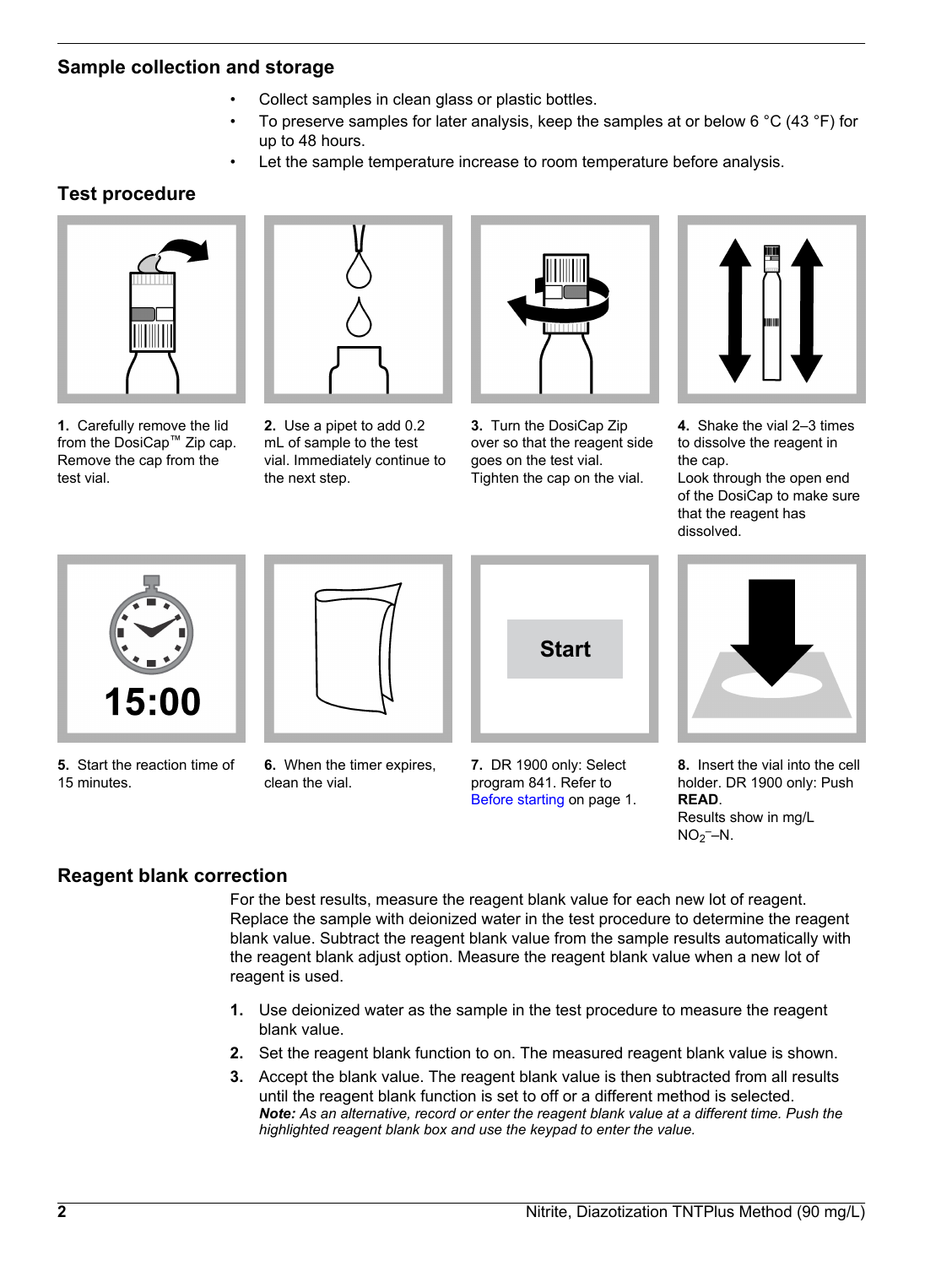## **Sample blanks**

Samples with color or turbidity can cause high results. Samples without color or turbidity do not require sample blanks. To adjust for color or turbidity, use the steps that follow to find the sample blank.

- **1.** Do the test procedure, but do not remove the foil lid from the vial.
- **2.** Put the cap on the vial.
- **3.** Subtract the value from the final procedure step from the initial sample value to get the corrected sample concentration.

#### **Interferences**

Table 2 shows the ions that were individually examined to the given concentrations and do not cause interference. No cumulative effects or influences of other ions were found. Chromium (VI) ions interfere with the determination. Copper (II) ions interfere with the determination even at concentrations below 1 mg/L.

| <b>Interfering substance</b>                                                                             | <b>Interference level</b> |
|----------------------------------------------------------------------------------------------------------|---------------------------|
| $Sn^{4+}$                                                                                                | 10 mg/L                   |
| $Ni2+, Ag+$                                                                                              | $20$ mg/L                 |
| $Co2+, Zn2+, Cd2+, Mn2+$                                                                                 | 50 mg/L                   |
| $Cr^{3+}$ , Hg <sup>2+</sup>                                                                             | 100 mg/L                  |
| $Mg^{2+}$                                                                                                | 200 mg/L                  |
| $Fe2+$                                                                                                   | 300 mg/L                  |
| $Fe3+$                                                                                                   | 600 mg/L                  |
| $K^+$ , NO <sub>3</sub> <sup>-</sup> , Ca <sup>2+</sup> , Cl <sup>-</sup> , NH <sub>4</sub> <sup>+</sup> | 2000 mg/L                 |
| $SO_4{}^{2-}$                                                                                            | 4000 mg/L                 |
| PO <sub>4</sub> <sup>3–</sup>                                                                            | 5000 mg/L                 |

#### **Table 2 Interfering substances**

## **Accuracy check**

#### **Standard solution method**

Use the standard solution method to validate the test procedure, the reagents and the instrument.

Items to collect:

- 250-mg/L  $NO<sub>2</sub>$  –N Standard Solution
- Volumetric flask, Class A, 25 mL
- Pipet, 1.0 to 10.0 mL
- Pipet tips
- Deionized water
- **1.** Make a nitrite standard solution at a nitrite concentration level near the sample concentration. Add the applicable volume of the stock standard solution to the volumetric flask.
	- 10 mg/L as N—Add 1.0 mL of stock standard solution
	- 40 mg/L as N—Add 4.0 mL of stock standard solution
	- 70 mg/L as N—Add 7.0 mL of stock standard solution
- **2.** Fill the volumetric flask to the mark with deionized water (25 mL).
- **3.** Put a stopper in the flask. Invert to mix.